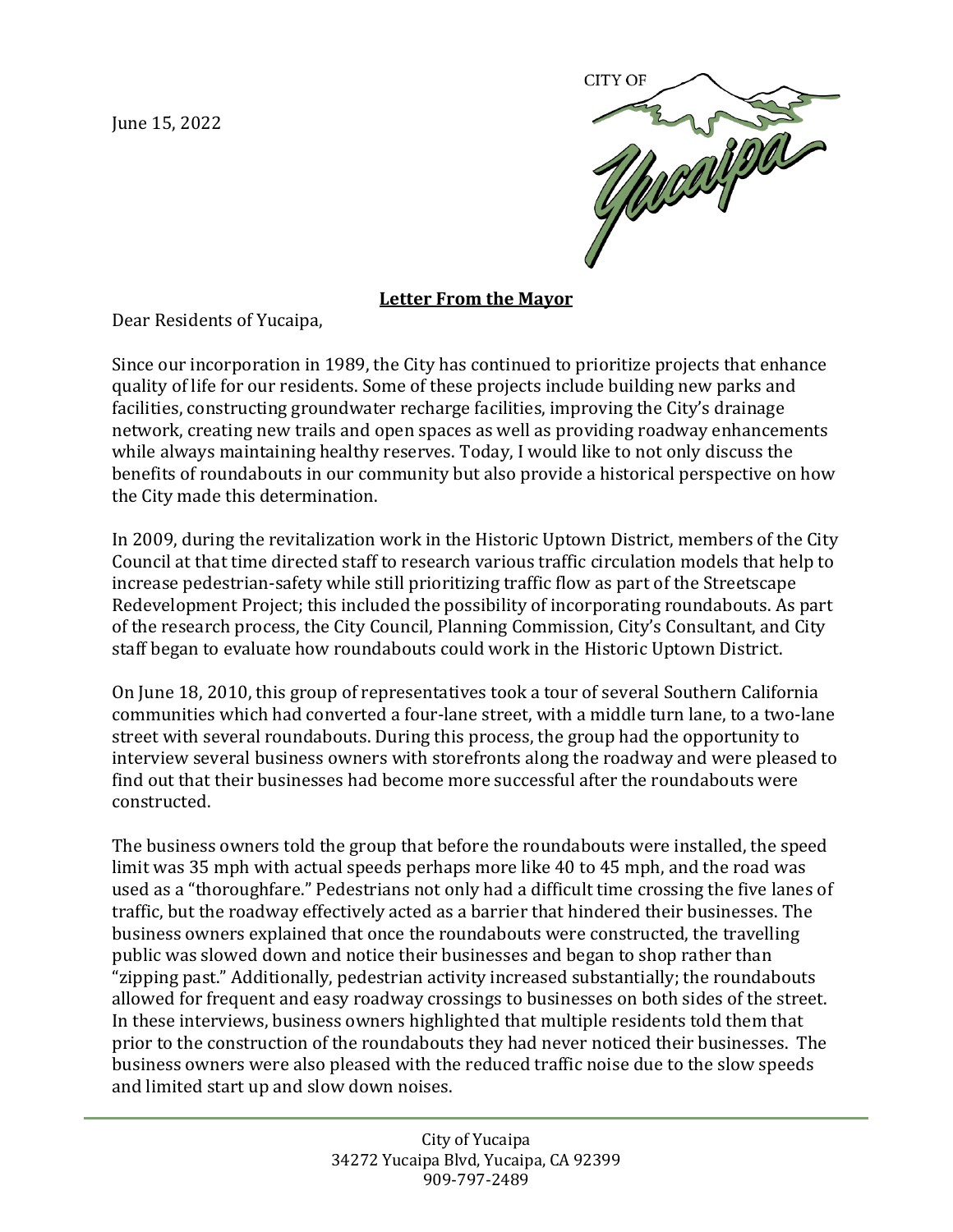With this information, along with the data collected through an extensive traffic study that analyzed the potential impacts that roundabouts could have on traffic in the Historic Uptown District, staff recommended, and City Council decided to install Yucaipa's first roundabouts at California Street and Second Street on Yucaipa Blvd together with two lanes of traffic and on street parking versus five lanes of traffic and no on street parking (the original plan). This project received the 2012 APWA Project of Year Award in the category of Traffic, Mobility and Beautification and the 2013 ENR California/Hawaii Best Project Award of Merit in the category of Landscape/Urban Development.

As a result of this decision, in 2013, City Council approved, and City staff initiated the Citywide Miscellaneous Intersection Roundabout Study. The purpose of this study was to evaluate if roundabouts at various intersections along Avenue E, County Line Road, and Wildwood Canyon Road could prove to be a better method for traffic circulation, then traditional traffic signals and stop signs. The study evaluated if a roundabout could enhance safety, improve roadway operations, increase traffic flow, and maintain an acceptable Level of Services (LOS) (a term used to qualitatively describe the operating conditions of a roadway based on factors such as speed, travel time, maneuverability, delay, and safety) along an arterial roadway (a roadway designed to deliver traffic from a local street to a major freeway system).

As part of this process, a contract was awarded to RBF Consulting (Consultant), a professional traffic engineering firm, to help City staff complete the roundabout study. The

scope of work consisted of collecting peak traffic volume data during the morning, afternoon, and evening hours for a 24-hour period at various intersections in order to compare traffic circulation of roundabouts and traffic signals. Once this information was collected and processed into the study, the team began to analyze, evaluate, and determine which traffic circulation method provided the most benefit.

In the finalized study, it was determined that traffic signals can handle heavy traffic volumes with less delays when compared to a four-way stop; however,



roundabouts are able to provide an even higher traffic volume capacity when compared to traffic signals or four-way stops. According to the Consultant and Federal Highway Administration (FHWA), roundabouts increase traffic capacity by 30 to 50 percent when compared to traffic signals. Unlike roundabouts, traffic signals force the traveling public to a complete stop when the red-light is activated. This is a standardize traffic control method which the traveling public is very familiar with and accustomed too. However, the study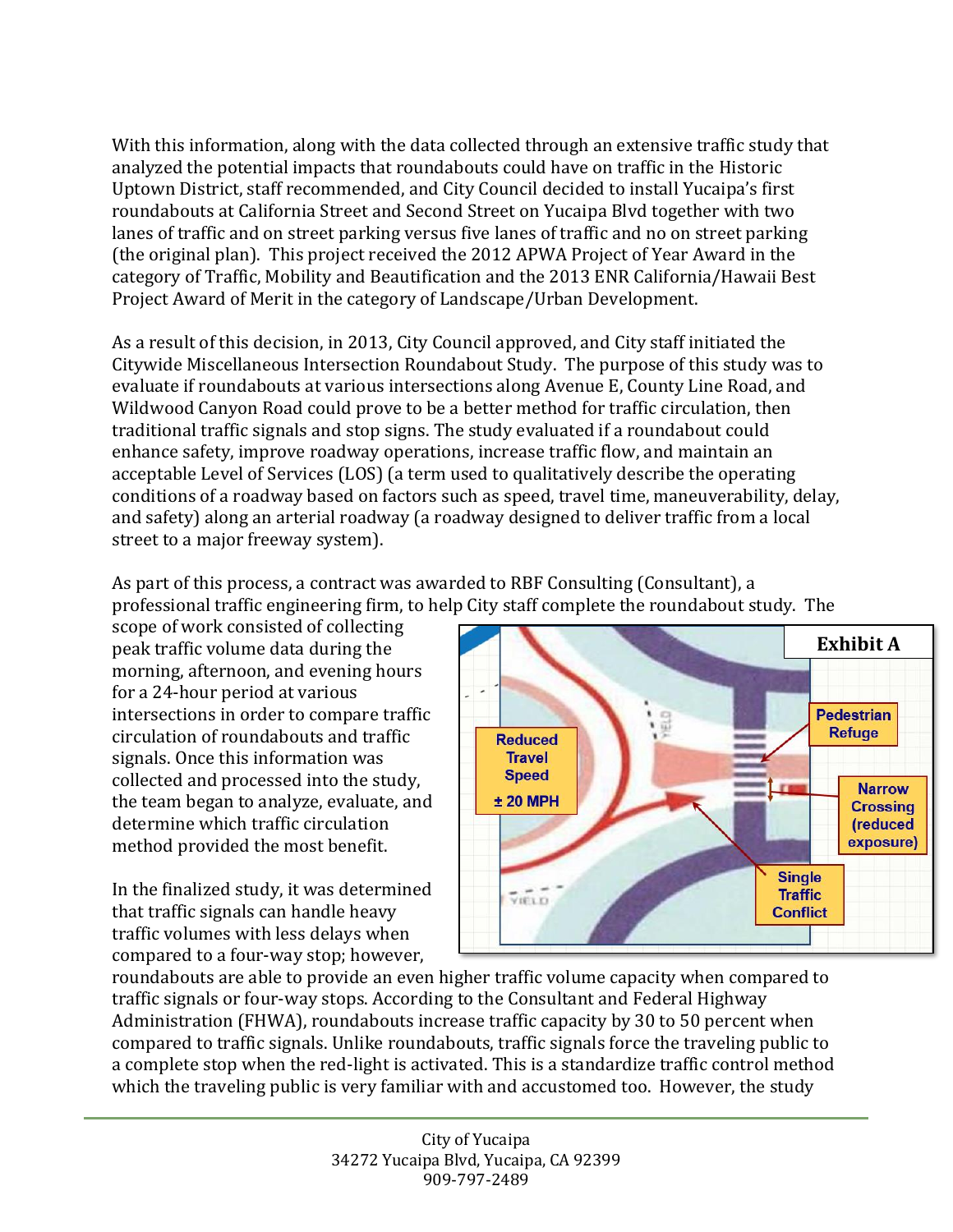revealed that traffic noise with signals is higher than with roundabouts due to the frequent stopping and starting; additionally, vehicle emissions are usually higher with traffic signals due to the stopping and accelerating.

The study found that roundabouts act as a traffic calming measure, this not only help mitigate speeding issues, but it also helps reduce emissions and noise levels since the traveling public is not frequently stopping. Also, the study found that roundabouts enhance public safety not only for the traveling public but for pedestrians as well. When roundabouts are constructed not only is the distance to cross a traffic lane shorter for pedestrians, but roundabouts also create additional "refuge" areas for pedestrians as well. (Exhibit A) Also, vehicle traffic collisions tend to be less severe and fewer in roundabouts due to lower speeds and the mitigation of conflict points. The study highlights that there are more conflict points associated with traffic signals which often lead to broadside, Tbone and rear-end collisions. According to the Federal Highway Administration (FHWA), installing a roundabout typically results in a 76 percent reduction in injury accidents, a 90 percent reduction in fatality accidents, a 40 percent reduction in pedestrian injuries, and 75 percent fewer conflict points compared to traffic signals and four-way stops.



Additionally, traffic signals depend fully on a reliable source of electricity in order to perform traffic conducting operations; unfortunately, electricity is not 100 percent reliable subjecting traffic signals to malfunctioning or even shutting off entirely. The study points out that roundabouts have no need for electricity and can fully perform traffic conducting operations regardless of external circumstances. Where

the City was able to build two lanes between intersections versus four lanes (previously required in the City's General Plan) less right of way is required then traffic signals or fourway stops. Not only does this create a significant cost saving to the community as it relates to right of way and constructions cost, roundabouts also minimizes the amount of right of way needed which mitigates the impacts to property owners in the surrounding area. (Exhibit B)